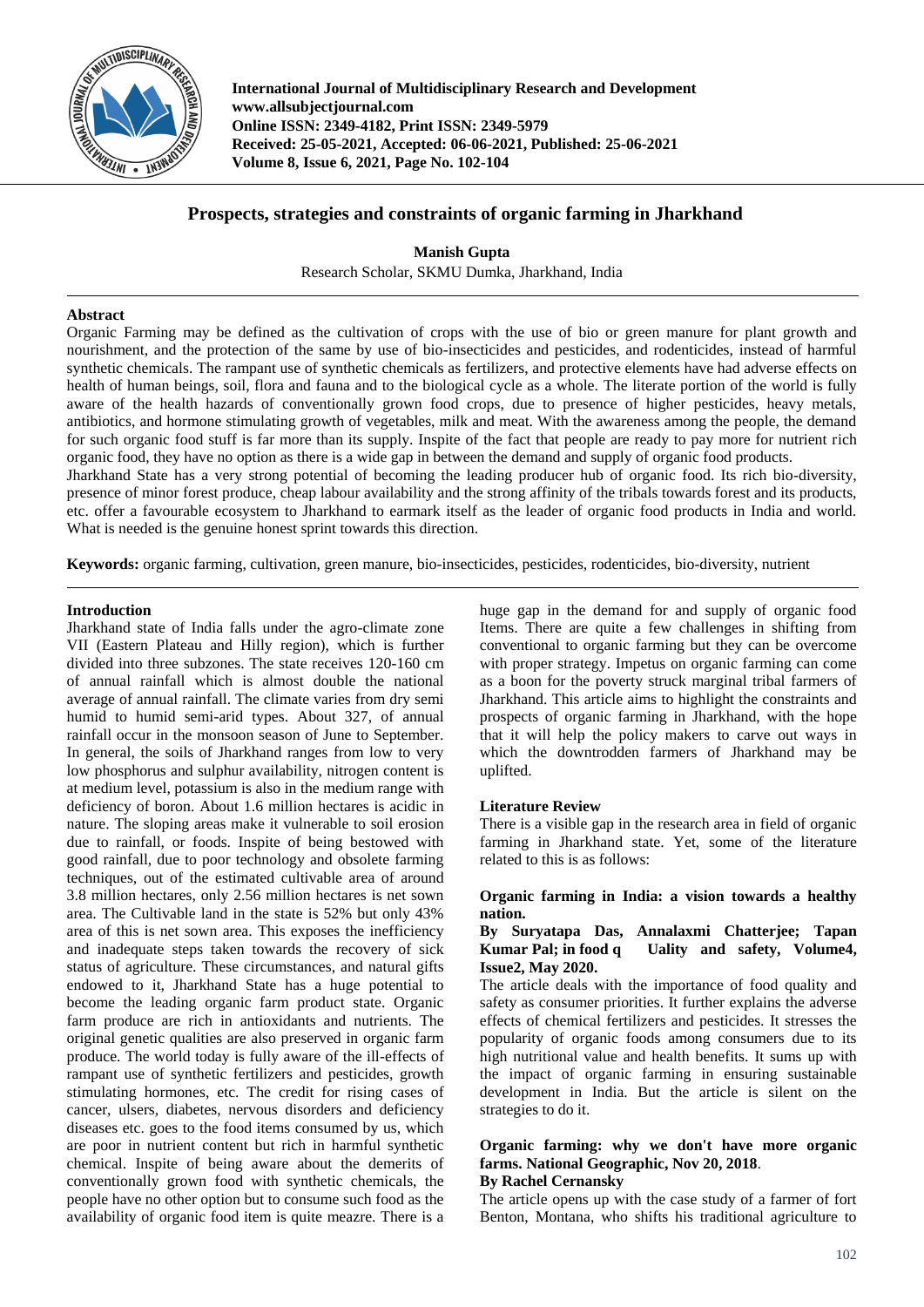Organic farming. The challenges he faced until he got an assurance from Annie's, a producer of organic Pasta, to buy his crops, He took a risk and succeeded. This article reflects the socio-economic challenges in huge farms of Montana. But the socio-economic condition of marginal tribal farmers is quite different and their challenges are also quite different in Jharkhand.

#### **Pesticide research must stay transparent and independent.**

#### **By Sebastien Savve, University of Montreal, May 7, 2019.**

The article is an eye opener, as it rightly points out that getting best scientific information about safety of pesticides is challenging, as it is difficult to navigate the research on pesticides. It puts stress upon unbiased study design to demonstrate chemical's positive and negative effects, and the changing danger of pesticides, the bad impacts of chemical pesticides on human beings, flora and fauna as well. But the article concentrates on pesticides and not much to offer about the possible alternatives to it.

#### **Methodology**

Articles and reports from various newspapers, websites, government of India reports etc. have been studied, the data and information from them is collected and Analysed, along with the grass root level presence and observation of the agricultural sector in Jharkhand.

#### **Geographical Location of Jharkhand**

Jharkhand State is located in the eastern part of the Indian sub-continent, in between  $21^058'10''$  to  $25^019'15''$  North latitudes and  $83^020'50''$  to  $88^04'40''$  east longitudes. It extends 380 Km from North to South and 463 km from east to west. With an area of  $79,714 \text{ km}^2$ , it is the  $15^{\text{th}}$  largest state occupying 2.34% of India.

#### **Prospects and Strategies of Organic farming in Jharkhand**

Jharkhand State has a natural advantage in the sector of organic farming, as the tribal rural cultivators who comprise a bulk of the agrarian farming class, have still stuck to their age old custom of being in proximity with nature. This quality of being in propinquity with nature and natural life style of respecting nature in its as it is form is the essence of organic farming. The very grounds upon which agriculture in Jharkhand was deplored, such as use of obsolete farm techniques, less use of chemical fertilizers and pesticides, which led to poor yield per hectar, ignorance of the farmers etc. can be successfully converted into merits as all these demerits can come handy in the direction of shifting towards organic farming. What is needed is the genuine effort an part of the government machinery towards successfully implementing the plans and policies, along with the genuine effort on ground by the concerned government, towards establishing the required infrastructure right from inputs of organic farming to marketing the produce. Some of the incandescent prospects of organic farming in Jharkhand are:

1. The tribal peasant folk of Jharkhand are still in contiguity with nature, they still resort to cowdung manure, tilling of land for cultivation, using herbs like neem as insecticides etc. which are all the requirements of organic farming, what is needed to be done is to help them Publicise their practices, recognize their effort

with economical support and helping them to refine their practices in a more organised manner, by means of training programmes for farming. The blend of traditional knowledge and scientific acquaintance of organic farming can revolunise, the mode of agriculture in Jharkhand.

- 2. In Jharkhand, the government has significantly mismanaged cow and cattle as well as livestock breeding. The dairy policy and outlook is highly outdated and hardly match the ground realities, and requirements. Over the past few decades, both the Indian and Jharkhand governments have a relied upon foreign varieties of cattle for increasing milk production. The upkeep of such cattle need state of the art dairy farms, which is negligible in number. What is needed is the distribution of and rearing of indigineous breeds of cattle, whose milk is quite rich in nutrition, can survive the local condition, and food habits, moreover they can also be used for tilling the land, which is required for organic farming. What needs to be done on part of the government is to brand, publicise it, and market the milk of local breed of cattle, so that the farmers can get proper prices for it.
- 3. On a pilot project basis, financial aids and subsidies must be given to each and every farmer to construct biogas plants in their respective villages, or even in individual houses. It will serve, three purposes: vig, clean fuel for cooking and lighting, maintaing cleanliness around the households and produce organic fertilizers for farms.
- 4. Organic farming Authority of Jharkhand is doing a spectacular work in the direction of promoting organic farming in Jharkhand. Its strategies like extensive technology training of farmers, demonstration of technology training of farmers, demonstration of technology, production of high quality organic products in sufficient quantity, increase soil-biological activity, maintaining long-term soil fertility, recycling of waste etc. are outstanding. What needs to be done is further strengthen it with adequate funds, so that it can smoothly conduct this uphill task. The provision of one crore per annum in this field is like bits of cumin in camel's mouth. Practice of organic farming and keeping the practice continued, needs a huge investment in building the necessary infrastructure for organic farming.
- 5. Jharkhand has the advantage of the availability of cheap labour force in sufficient numbers. Migration of labours to other states in search of jobs can be easily mitigated by developing the organic farming. In the initial stage job will be provided in building the necessary infrastructure, and in the long-run follow and uncultivated land could be leased to them for organic farming purposes.
- 6. In the absence of proper ecosystem for organic farming, the farmers are not able to exploit maximum benefits of animal and plant waste products, most of which are either dried or burnt. This mitigates their income and most of the farmers sell their cattle and livestock to the middlemen, who smuggle the cattle to Bangladesh. Organic farming will help to boost the demand for animal and plants wastes for manures, and will be a source of additional income for farmers. At least their own requirement of organic manure will easily be